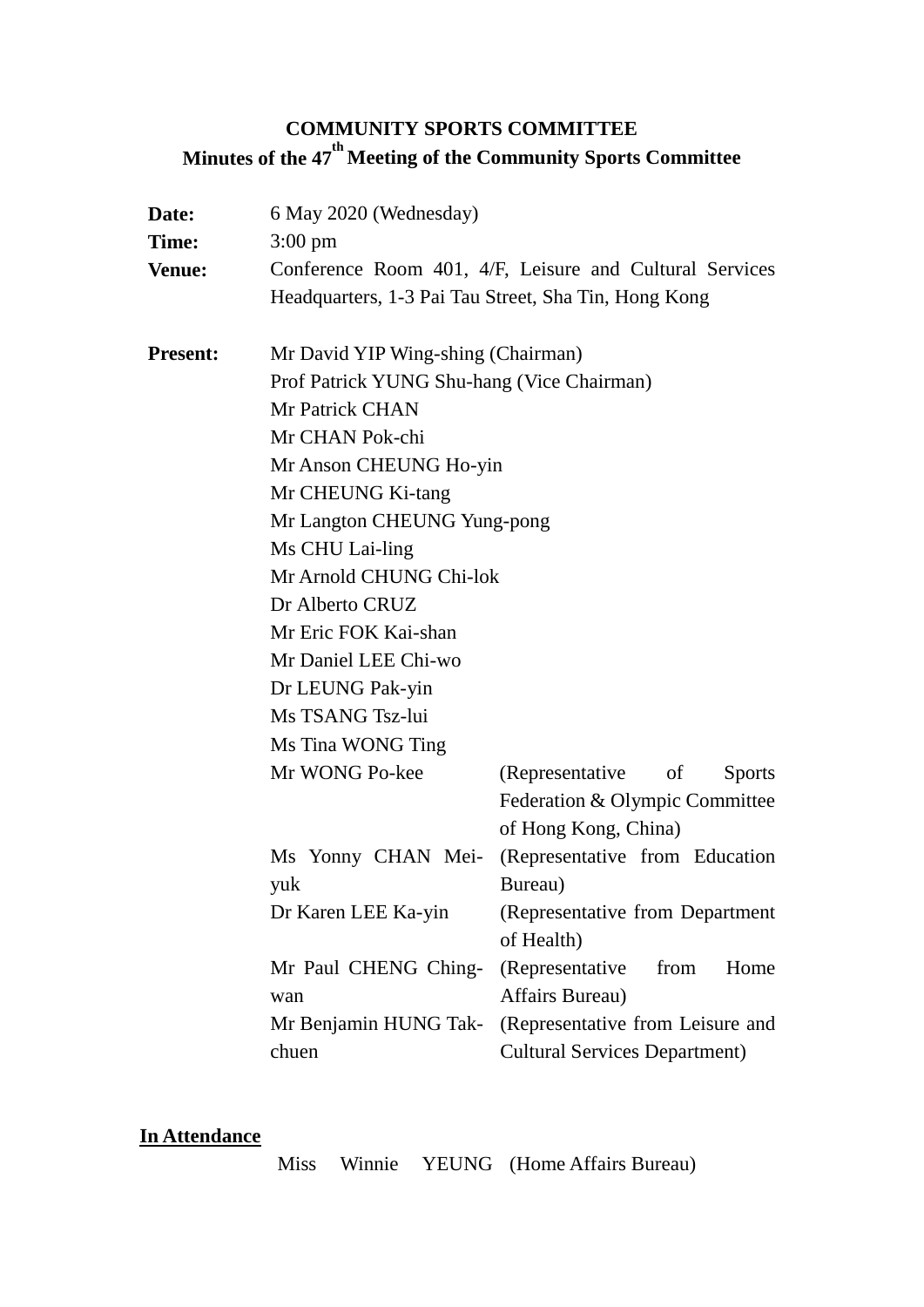| Cin-man              |                                                     |  |  |
|----------------------|-----------------------------------------------------|--|--|
|                      | Mr Vincent LIU Ming- (Leisure and Cultural Services |  |  |
| kwong                | Department)                                         |  |  |
| Ms Ida LEE Bik-sai   | (Leisure and Cultural Services)                     |  |  |
|                      | Department)                                         |  |  |
| Ms Annie FUNG Ka-wai | (Leisure and Cultural Services)                     |  |  |
|                      | Department)                                         |  |  |
| Ms Camay LEE Kar-mei | (Leisure and Cultural Services)                     |  |  |
|                      | Department)                                         |  |  |
| Ms Goldie SHING Lai- | (Leisure and Cultural Services)                     |  |  |
| kam                  | Department)                                         |  |  |
| Mr Leo WONG Man-kin  | (Leisure and Cultural Services)                     |  |  |
|                      | Department)                                         |  |  |
| Mr Samuel FUNG Wai-  | (Leisure and Cultural Services)                     |  |  |
| kuen                 | Department) (Secretary)                             |  |  |

#### **Absent with Apologies**

Ms Joephy CHAN Wing-yan Ms HON Sze-sze Mr LIN Chun-pong Mr WONG Wai-shun

#### **Opening Remarks**

The Chairman welcomed all Members and representatives of various government departments to the 47th meeting of the Community Sports Committee (CSC) held by video conferencing to reduce social contacts and the risk of spreading the novel coronavirus in the community. The Chairman said that the Secretariat had emailed the meeting papers to Members for reference earlier on. If Members had any direct or indirect pecuniary interests relating to any agenda item to be discussed, they should declare to the CSC before discussion of that agenda item. The interests declared by Members would be recorded in the minutes of the meeting.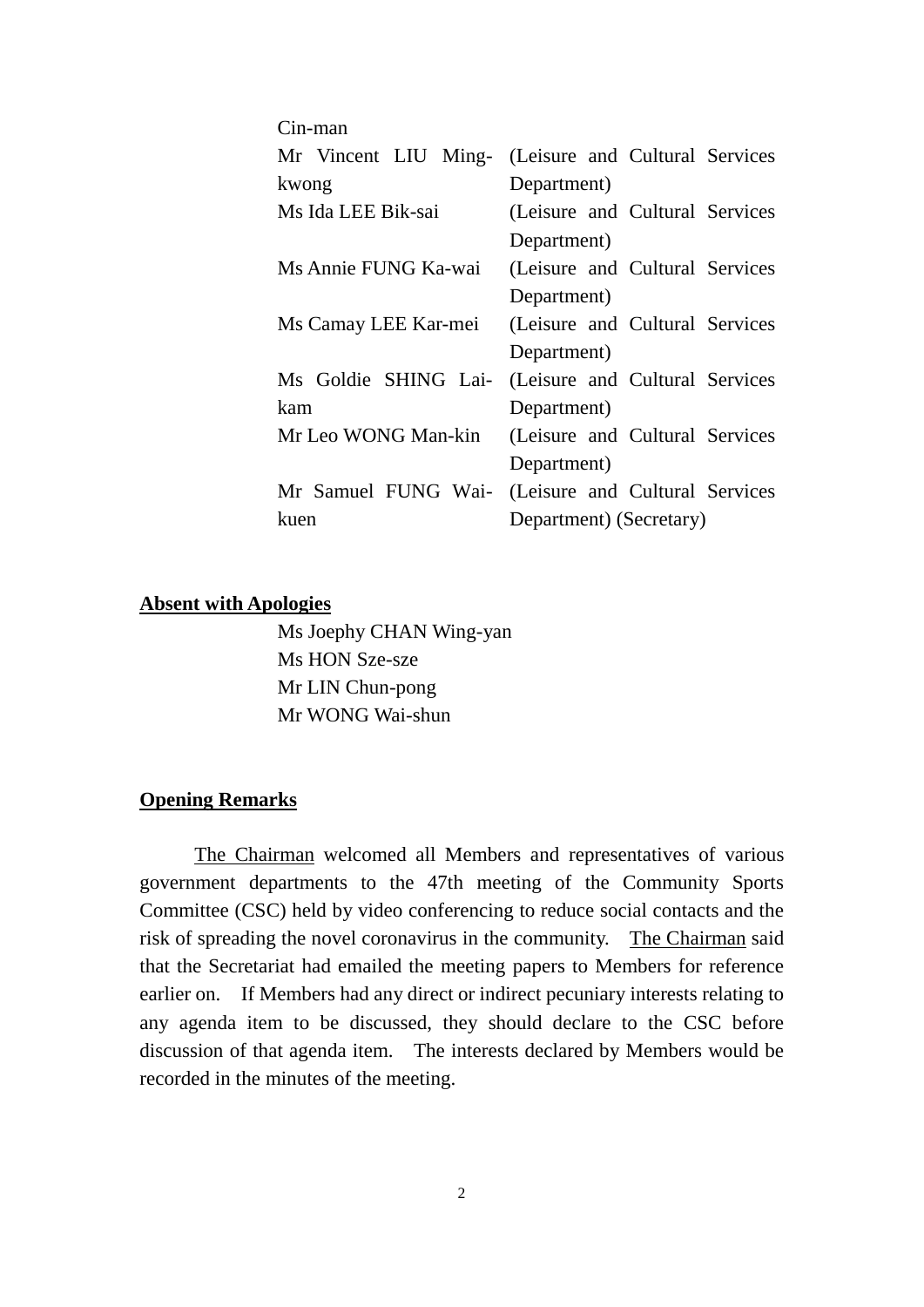### **Item 1: Confirmation of the Minutes of Last Meeting of the CSC**

2. The draft minutes of the 46th meeting had been emailed to Members for comment on 13 December 2019 by the Secretariat. To date, the Secretariat had received proposed amendments from Ms TSANG Tsz-lui regarding paragraph 7(b). The amended minutes were noted by Members which were emailed to them on 8 January 2020. Since no further amendment was proposed at the meeting, the Chairman announced that the minutes of the 46th meeting were endorsed.

### **Item 2: Matters Arising**

## **Report from the Territory-wide Physical Fitness Survey for the Community Advisory Committee (CSC Paper 01/20)**

3. The Chairman said that the Territory-wide Physical Fitness Survey for the Community Advisory Committee (AC) had held three meetings since its establishment in the last meeting. After consolidating the views of the meeting and professionals from the academia, the methodology for conducting the Survey had been finalised, with specific implementation plans proposed. The Chairman invited Dr Leung Pak-yin to present CSC Paper 01/20 with the aid of Powerpoint.

4. Dr Leung Pak-yin thanked Mr WONG Po kee, the vice-convenor of the AC, as well as members of the AC and the professionals, for their input on the Survey. He presented CSC Paper 01/20. Members' views and responses from the AC were summarised as follows:

- (a) Mr Daniel LEE enquired about the proposed overall sampling size and the calculation method for the sampling sizes of different age groups.
- (b) The Vice Chairman was concerned about whether selection bias would be present in the Survey. Sharing that such a situation was spotted in the physical fitness survey conducted in 2011-12, he suggested the AC to discuss this item in detail and let the CSC know and give comments when more details were available.
- (c) Dr Leung Pak-yin thanked Members for their views, and gave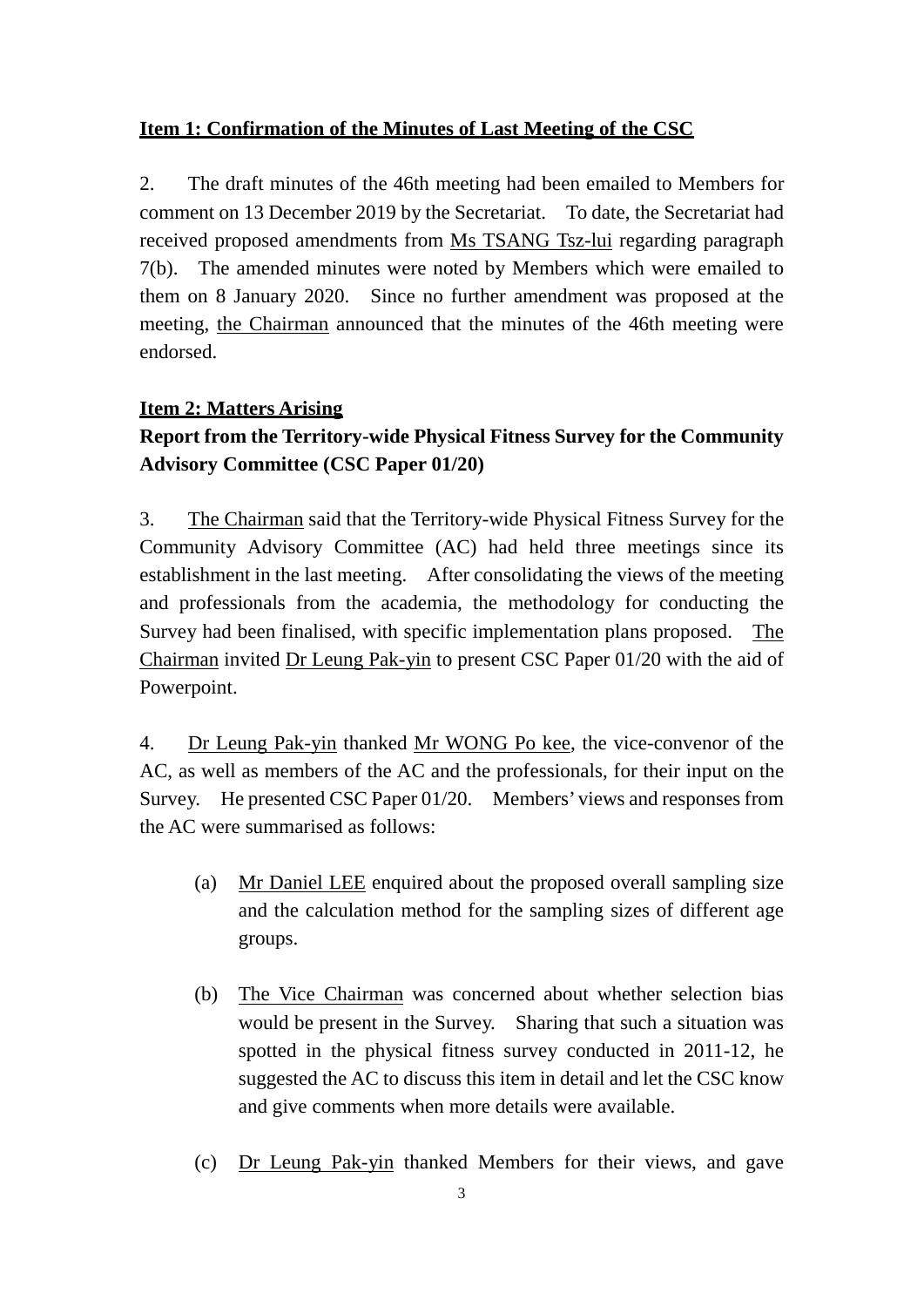consolidated responses as follows:

- (i) The proposed overall sampling size of the Survey was 8 500, including 760 samples provided by the Education Bureau (EDB) which were collected from the physical fitness test of Hong Kong students, and 7 740 samples required from various age groups in the Survey.
- (ii) Having noted the sampling situation in the last survey, the AC would contact and engage different types of groups in the Survey through trade and industrial organisations, chambers of commerce, government departments, tertiary institutions or non-governmental organisations; and would request the tenderers to provide more solutions for collecting representative samples when inviting open tenders for commissioning professional bodies to take forward the project. The AC would report to the CSC on this when further progress had been made.

5. The Chairman thanked Members for their views and Dr Leung Pak-yin for his responses. He said that it was crucial to develop benchmark data and understand changes in the physical conditions of the public. He hoped that the AC would commence the relevant work as soon as possible and inform the CSC of the progress in a timely manner.

## **Item 3: Proposal on Sport For All Day 2020 (CSC Paper 02/20)**

6. The Chairman invited Mr Samuel FUNG of the Leisure and Cultural Services Department (LCSD) to present CSC Paper 02/20.

7. Mr Samuel FUNG presented CSC Paper 02/20. Members' views on the paper and the LCSD's responses were summarised as follows:

(a) Mr Anson CHEUNG commented on the Sport for All Day by saying that apart from continuing to encourage the public to exercise regularly, consideration could also be given to providing tips on virus prevention to participants during the epidemic prevention period, such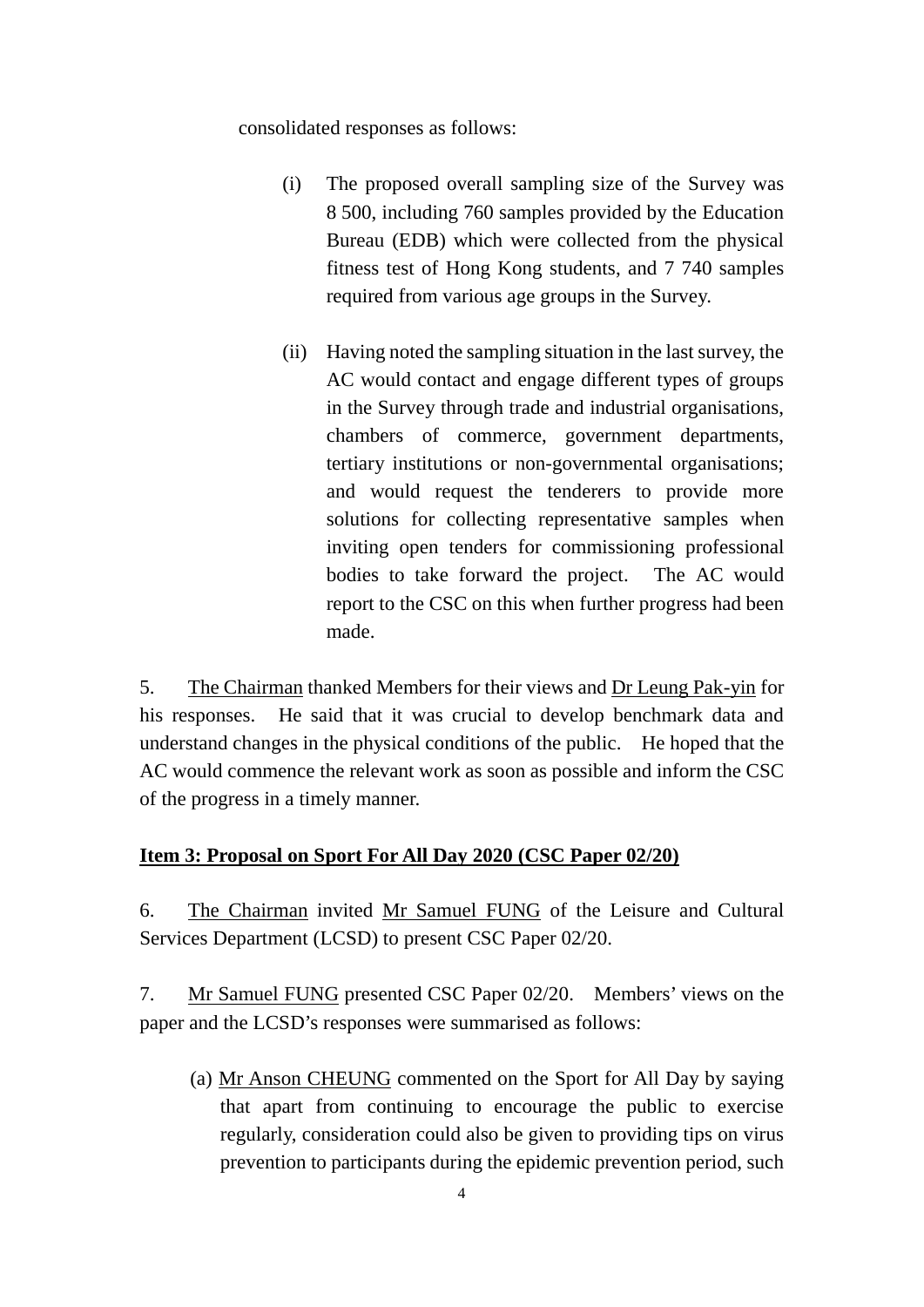as how to clean sports equipment and keep warm after exercise to reduce the chance of contracting the virus.

- (b) The Vice Chairman said that the LCSD could take Mr Anson CHEUNG's view into consideration, noting that relevant information was readily available in the community, tertiary institutions or event supporting organisations for reference. The Vice Chairman said that this year's event, while encouraging the public to exercise, could also focus on introducing exercises that could be performed at home during the epidemic prevention period and points-to-note.
- (c) Ms CHU Lai ling said that the effectiveness and number of participants of the Sport For All Day to be held during the epidemic prevention period might be affected. She suggested increasing broadcast of promotion videos and providing more videos of sport demonstrations by elite athletes online to encourage the public to exercise at home and share sports information, so as to help promote the culture of sport for all.
- (d) Mr Langton CHEUNG was concerned about whether the Sport For All Day could be held as usual if the epidemic continued through August and LCSD's indoor facilities were yet to be fully reopened. He disclosed that some parents of primary school students had conveyed to him their worries about a higher risk of contracting the virus indoor. Therefore, he suggested the LCSD to consider staging a half-hour "home exercise for all" programme on the event day, with demonstrations to be broadcast online (e.g. demonstrations of indoor exercises by star athletes), to allow those who did not plan to use indoor venues to exercise at home by following the online demonstrations. In this way, more people could participate in the event and the number of participants would not be affected by implementation of measures imposing restrictions on the facilities and number of persons at the venues.
- (e) Mr Samuel FUNG thanked Members for their input and responded to their comments as follows:
	- (i) The LCSD would enhance the activities of the Sport For All Day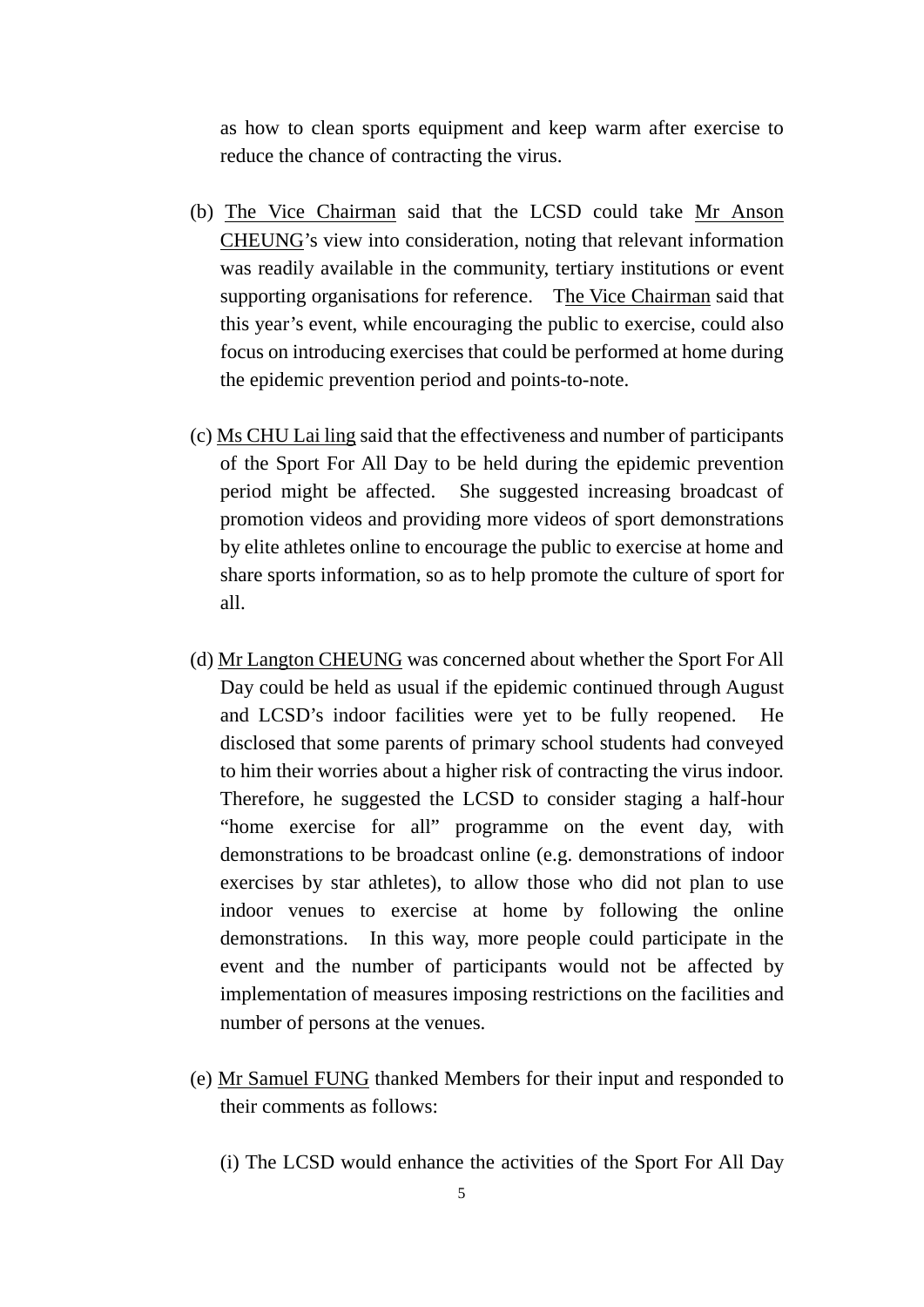having regard to Members' views, and was actively studying the provision of online broadcast of sport demonstrations on the event day.

- (ii) The LCSD launched an Online Resources Centre on 6 April this year to provide resources including sports demonstrations by star athletes for the public to view and follow for exercising at home.
- 8. The Chairman thanked Members for their valuable opinions and Mr Samuel FUNG for his reply.

## **Item 4: Preparatory Work for the 8th Hong Kong Games (CSC Paper 03/20)**

9. The 8th Hong Kong Games (HKG) was scheduled to be held from 2020 to 2021. The Chairman invited Ms Camay LEE of the LCSD to present CSC Paper 03/20.

10. Ms Camay LEE presented CSC Paper 03/20 after showing video highlights of the 7th HKG.

11. The Chairman thanked the Secretary for Home Affairs for appointing him again as the Chairman of the 8th HKG Organising Committee (OC). He hoped that the 8th HKG would continue to be a success with the staunch support of Vice Chairman Professor Patrick YUNG and all Members. The LCSD was actively organising the 8th HKG OC to co-ordinate the work pertaining to the HKG, and would regularly report the progress of the preparatory work to the CSC.

### **Item 5: Any Other Business**

## **Hong Kong and Shanghai Summer Sports Camp for Youth 2020**

12. The Chairman invited Ms Annie FUNG of the LCSD to report on the preparation for the Hong Kong and Shanghai Summer Sports Camp for Youth 2020 (the Camp).

13. Ms Annie FUNG reported that Hong Kong and Shanghai had been taking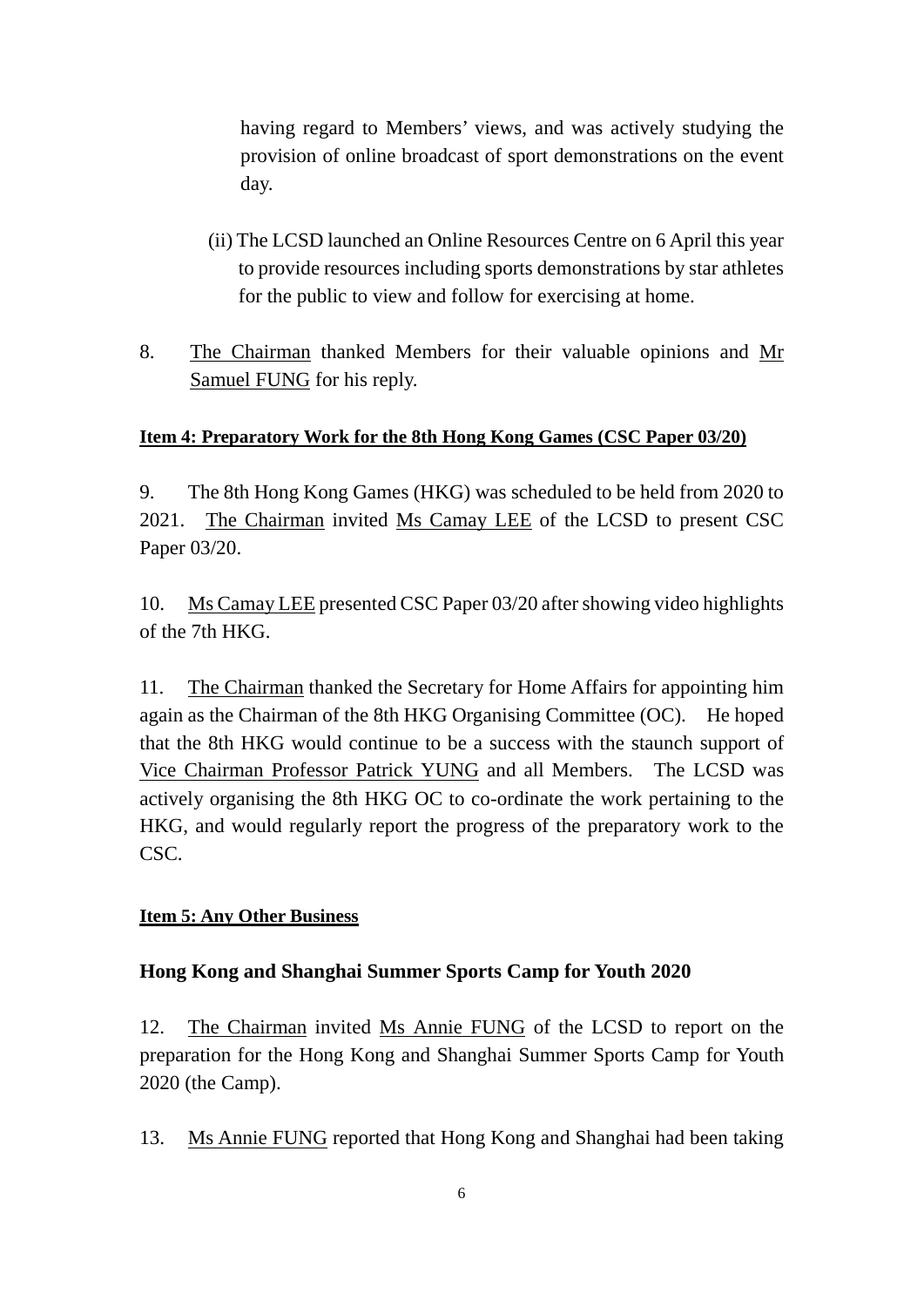turns to host this event every year since 2005. The Camp was held in Hong Kong last year and scheduled to be held from 3 to 7 August in Huangpu District, Shanghai this year. Sports exchange of badminton, basketball and volleyball was preliminarily recommended. Major exchange activities included joint training of Hong Kong and Shanghai athletes, friendly matches, visits to sports facilities and tours to local scenic spots, etc. Details of the activities were pending further discussion with the Shanghai Sports Bureau and National Sports Associations. In view of the impact of COVID-19, the LCSD would closely monitor the situation and review the feasibility of holding the event as scheduled with the Shanghai Sports Bureau in mid-May. If the situation did not so permit, consideration would be given to postponing the event to next year.

14. The Chairman thanked Ms Annie FUNG for her report.

15. The Chairman said that the EDB would like to share with Members information about the online teaching resources of "Doing Physical Activities at Home". He invited Ms Yonny CHAN of the EDB to present the content to **Members** 

16. Ms Yonny CHAN said that the Curriculum Development Institute of the EDB had developed a series of online teaching resources for teachers' reference in encouraging students to engage in physical activities at home during the epidemic prevention period, so that they could maintain good physical conditions and achieve a healthy lifestyle. Ms Yonny CHAN presented the information with the aid of PowerPoint.

17. The Chairman thanked Ms Yonny CHAN for her presentation. He then invited Mr Samuel FUNG to introduce the "Online Resources Centre" webpage of the LCSD.

18. Mr Samuel FUNG said that the LCSD had launched a one-stop online resources centre on 6 April to provide a platform for the public to participate in or view leisure and cultural activities from the comfort of their homes during the fight against COVID-19. For sports lovers, the online resources centre featured appeals by star athletes to stay healthy, while providing demonstrations of home exercises as well as videos of exercise demonstrations and interactive games of the Healthy Exercise for All Campaign. Mr Samuel FUNG illustrated the browsing of the webpage and played clips of sports demonstrations by star